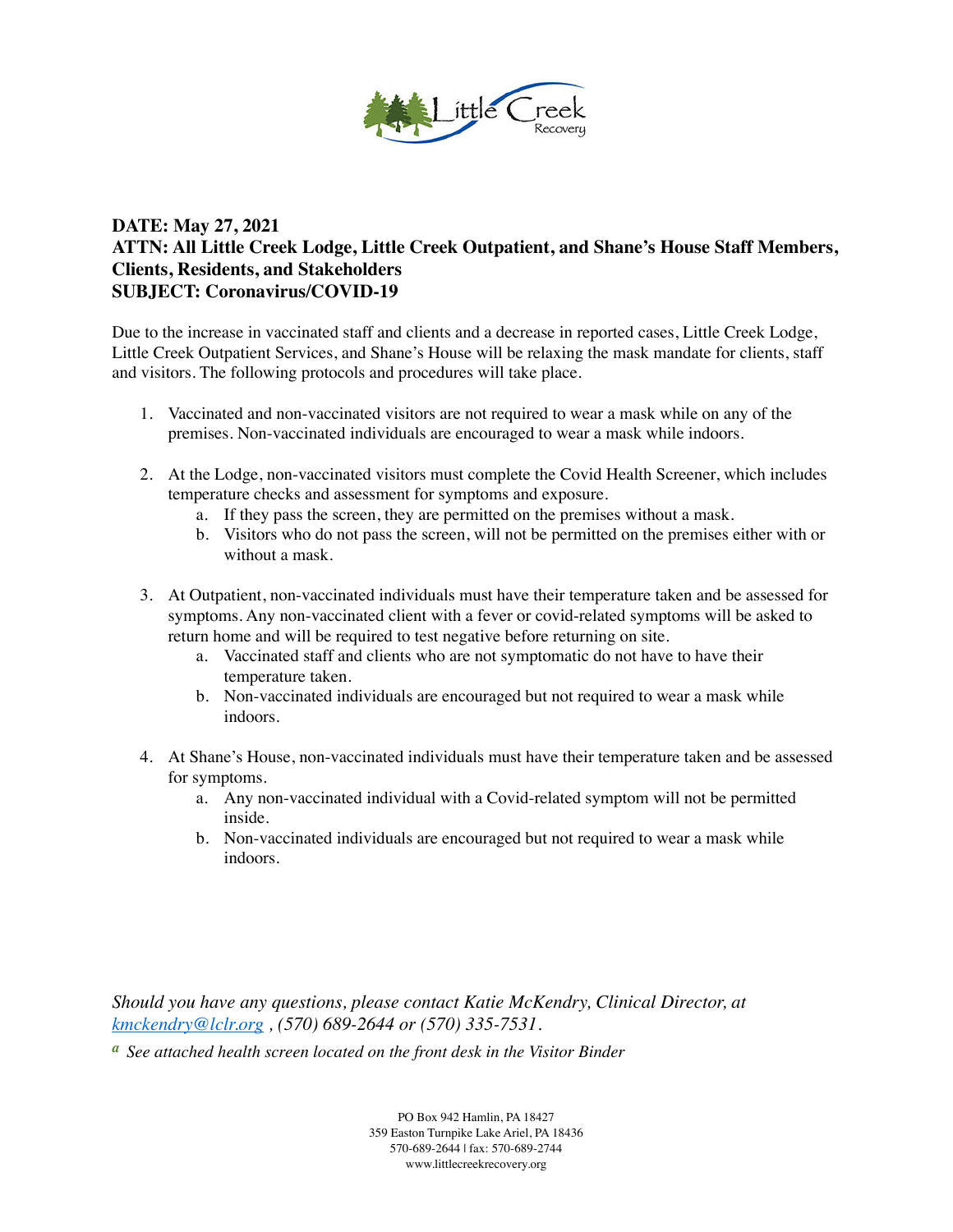

## COVID-19 Health Screener

| <b>Health Screen</b>                                                                                                                               |     |                |                                                                           |     |                |
|----------------------------------------------------------------------------------------------------------------------------------------------------|-----|----------------|---------------------------------------------------------------------------|-----|----------------|
| 1. Are you currently experiencing 1 or more of<br>the following symptoms?                                                                          |     |                | 2. Are you currently experiencing 2 or<br>more of the following symptoms? |     |                |
| Cough                                                                                                                                              | Yes | N <sub>o</sub> | Chills                                                                    | Yes | N <sub>o</sub> |
| Shortness of breath                                                                                                                                | Yes | N <sub>o</sub> | Rigors (sudden<br>shivers due to<br>spike in<br>temperature)              | Yes | N <sub>o</sub> |
| Difficulty breathing                                                                                                                               | Yes | N <sub>o</sub> | Myalgia (Muscle<br>aches)                                                 | Yes | N <sub>o</sub> |
| New loss of smell                                                                                                                                  | Yes | N <sub>o</sub> | Headache                                                                  | Yes | N <sub>o</sub> |
| New loss of taste                                                                                                                                  | Yes | N <sub>o</sub> | Sore throat                                                               | Yes | N <sub>o</sub> |
| Fever                                                                                                                                              | Yes | N <sub>o</sub> | Nausea or<br>vomiting                                                     | Yes | N <sub>o</sub> |
| Diarrhea                                                                                                                                           |     |                |                                                                           | Yes | N <sub>o</sub> |
|                                                                                                                                                    |     |                | Fatigue                                                                   | Yes | N <sub>o</sub> |
| 3. Have you been in close contact (6 feet for 15 minutes) with<br>someone who is a suspected or confirmed case of COVID-19 in the<br>last 14 days? |     |                |                                                                           | Yes | N <sub>o</sub> |
| 4. If my condition changes after completing this screener, I will<br>notify Little Creek Lodge immediately.                                        |     |                |                                                                           | Yes | N <sub>o</sub> |

Comments:

 $\overline{\phantom{a}}$ 

*Approved to be on-site? YES NO* 

PO Box 942 Hamlin, PA 18427 359 Easton Turnpike Lake Ariel, PA 18436 570-689-2644 | fax: 570-689-2744 www.littlecreekrecovery.org

\_\_\_\_\_\_\_\_\_\_\_\_\_\_\_\_\_\_\_\_\_\_\_\_\_\_\_\_\_\_\_\_\_\_\_\_\_\_\_\_\_\_\_\_\_\_\_\_\_\_\_\_\_\_\_\_\_\_\_\_\_\_\_\_\_\_\_\_\_\_\_\_\_\_ \_\_\_\_\_\_\_\_\_\_\_\_\_\_\_\_\_\_\_\_\_\_\_\_\_\_\_\_\_\_\_\_\_\_\_\_\_\_\_\_\_\_\_\_\_\_\_\_\_\_\_\_\_\_\_\_\_\_\_\_\_\_\_\_\_\_\_\_\_\_\_\_\_\_\_\_\_\_